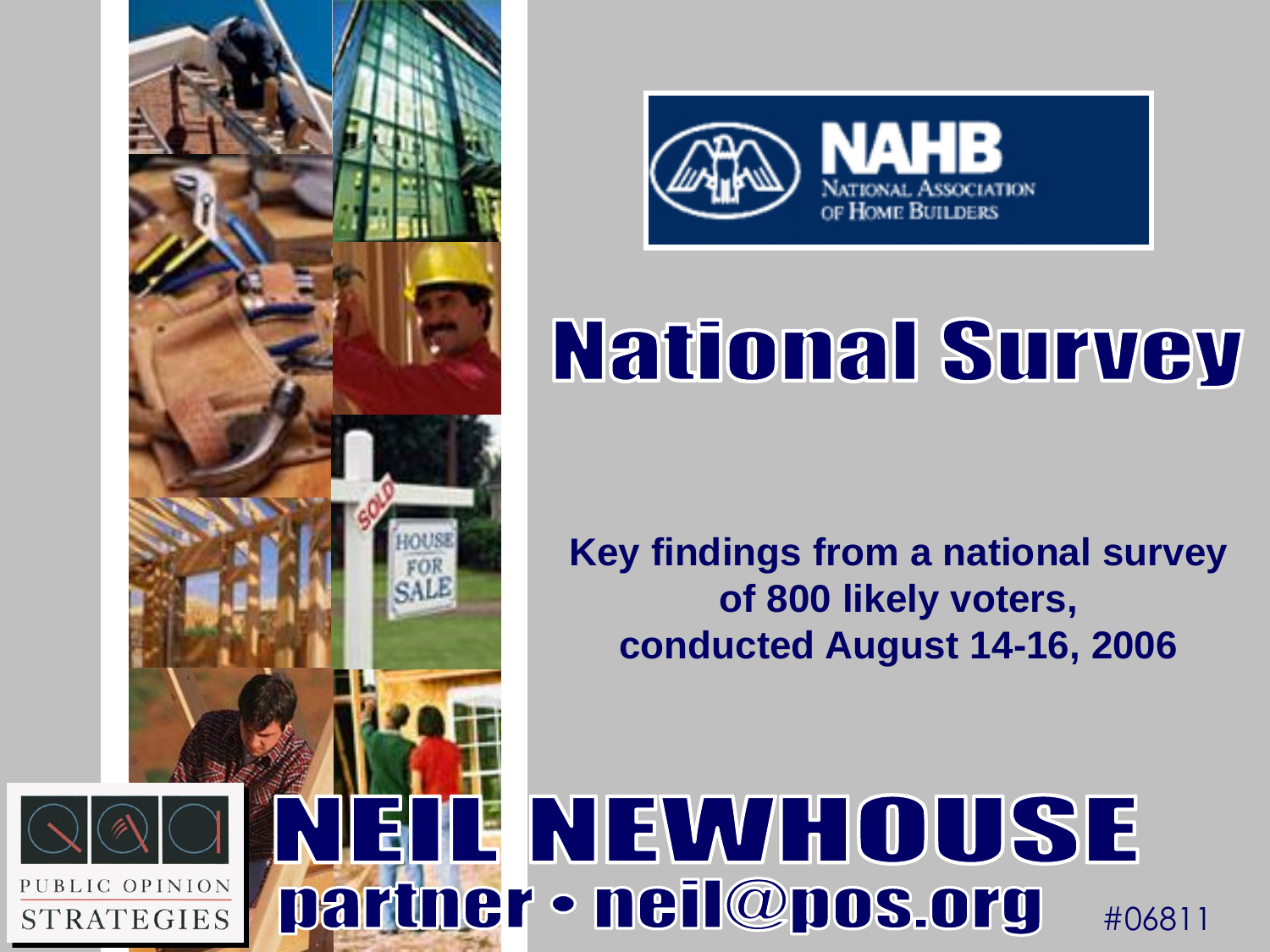

# KEY **FINDINGS**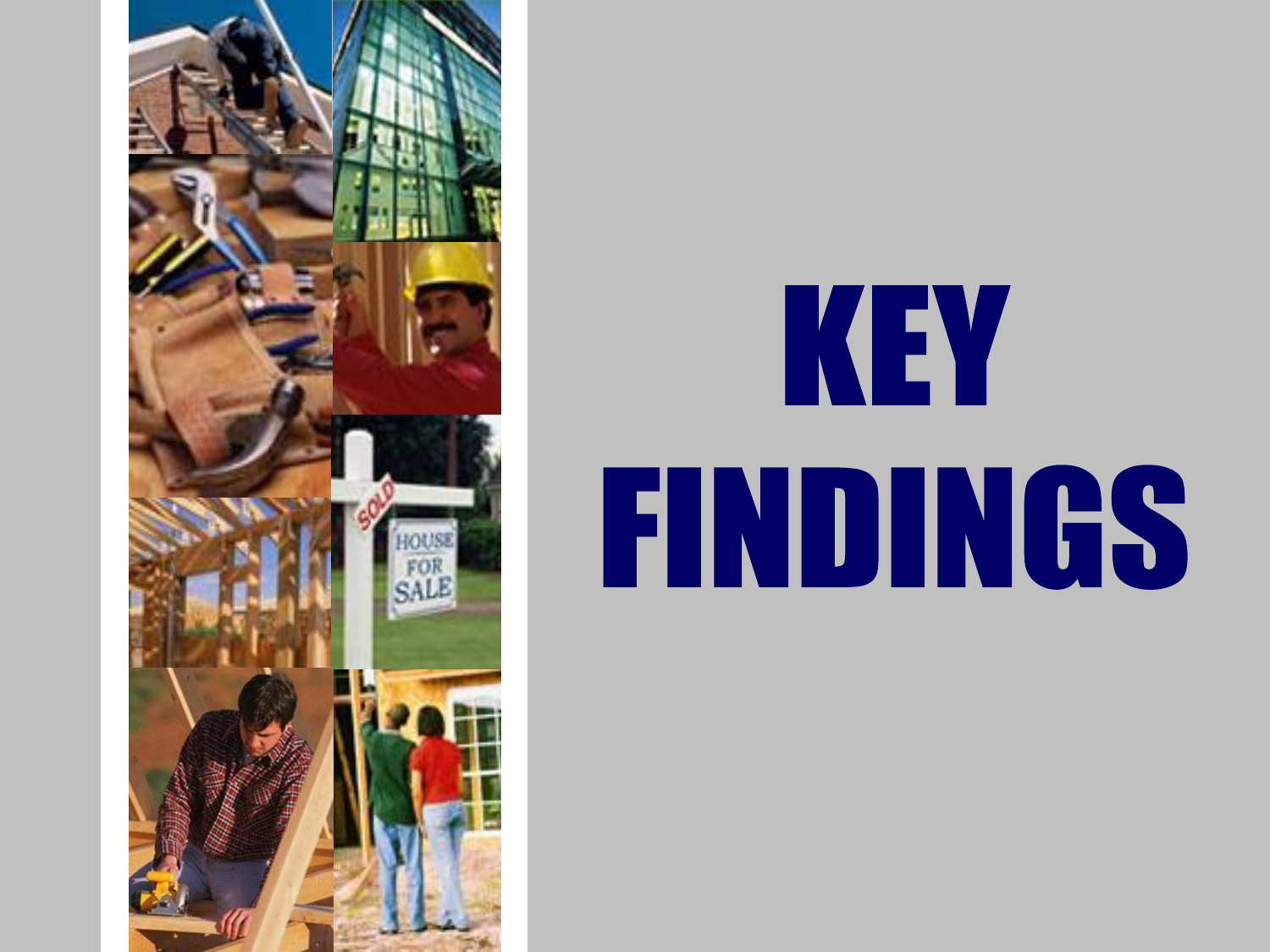#### **Smoke detectors are nearly universally regarded as doing an adequate job of protection.**

*Do you believe that smoke detectors do an adequate job of protecting your family in a house fire?*



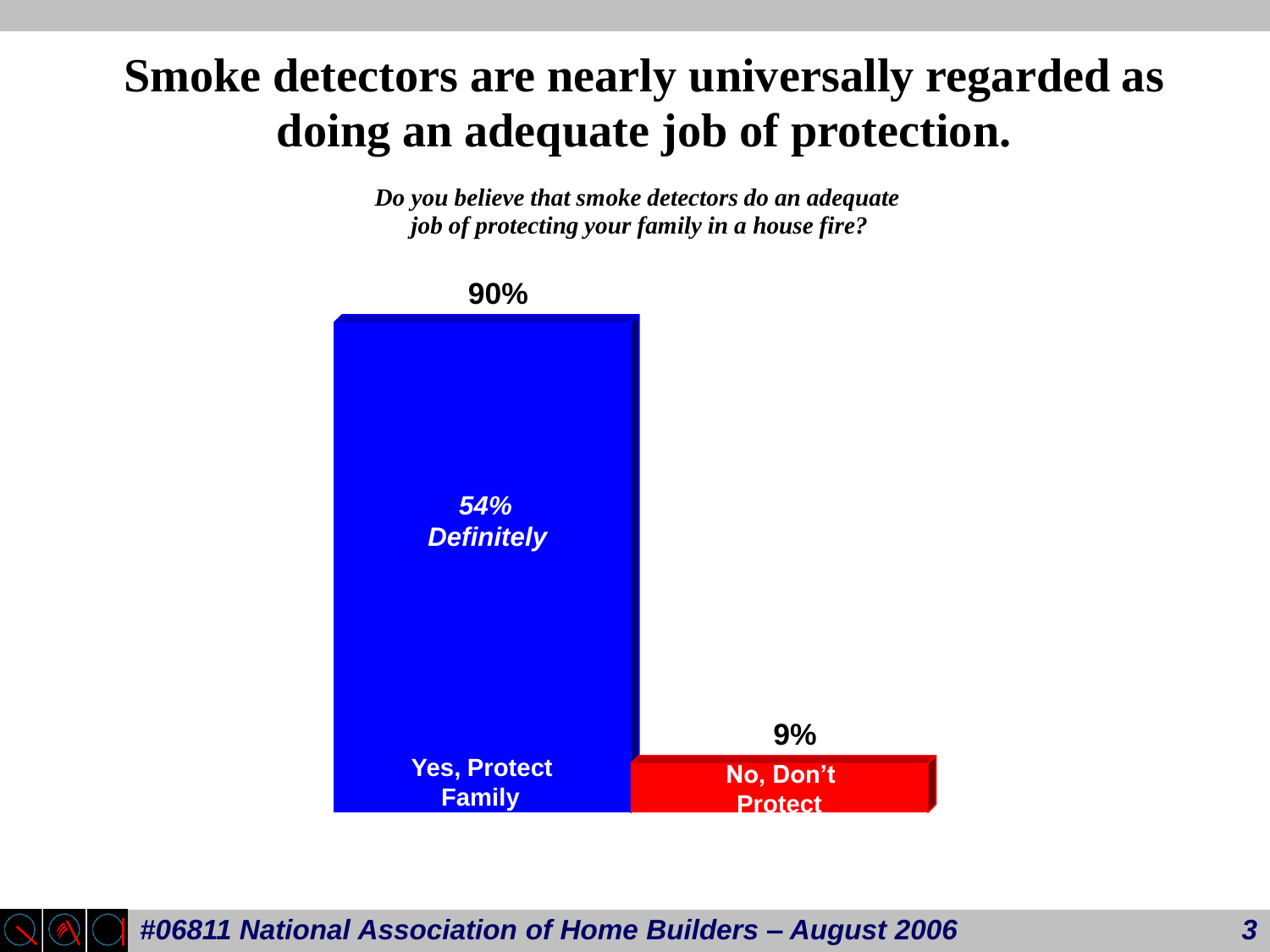#### **Just over one-third of those surveyed think fire sprinkler systems should be required for new homes. Support for the requirement is highest among Democrats.**

*Do you believe that fire sprinkler systems should be required in all newly constructed homes or should they be optional for home buyers who want them?*



*#06811 National Association of Home Builders – August 2006 4*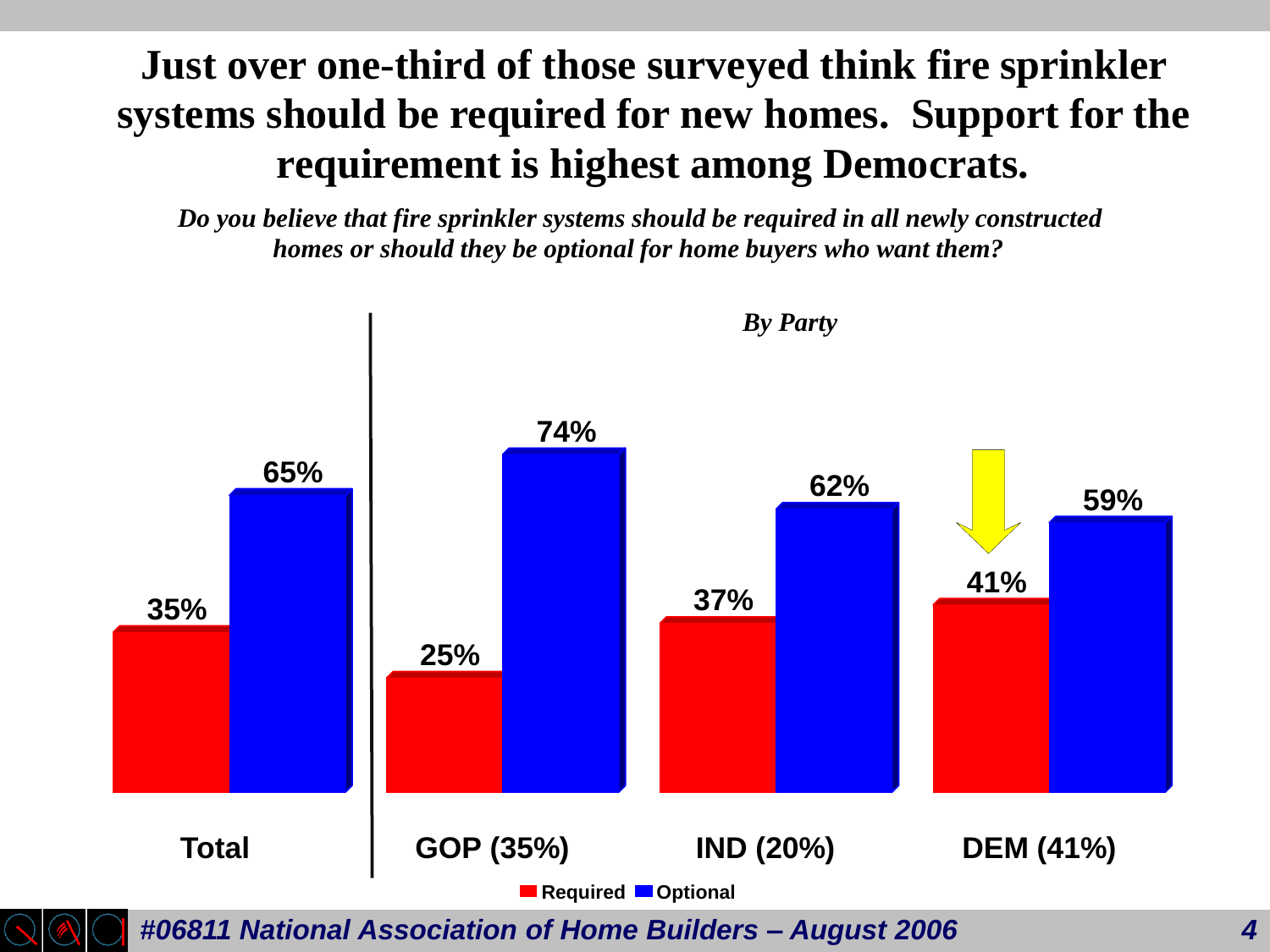#### **Those with higher incomes overwhelmingly believe that sprinklers should be optional.**

*Free Sprinkler System- Optional or Required? By Income*

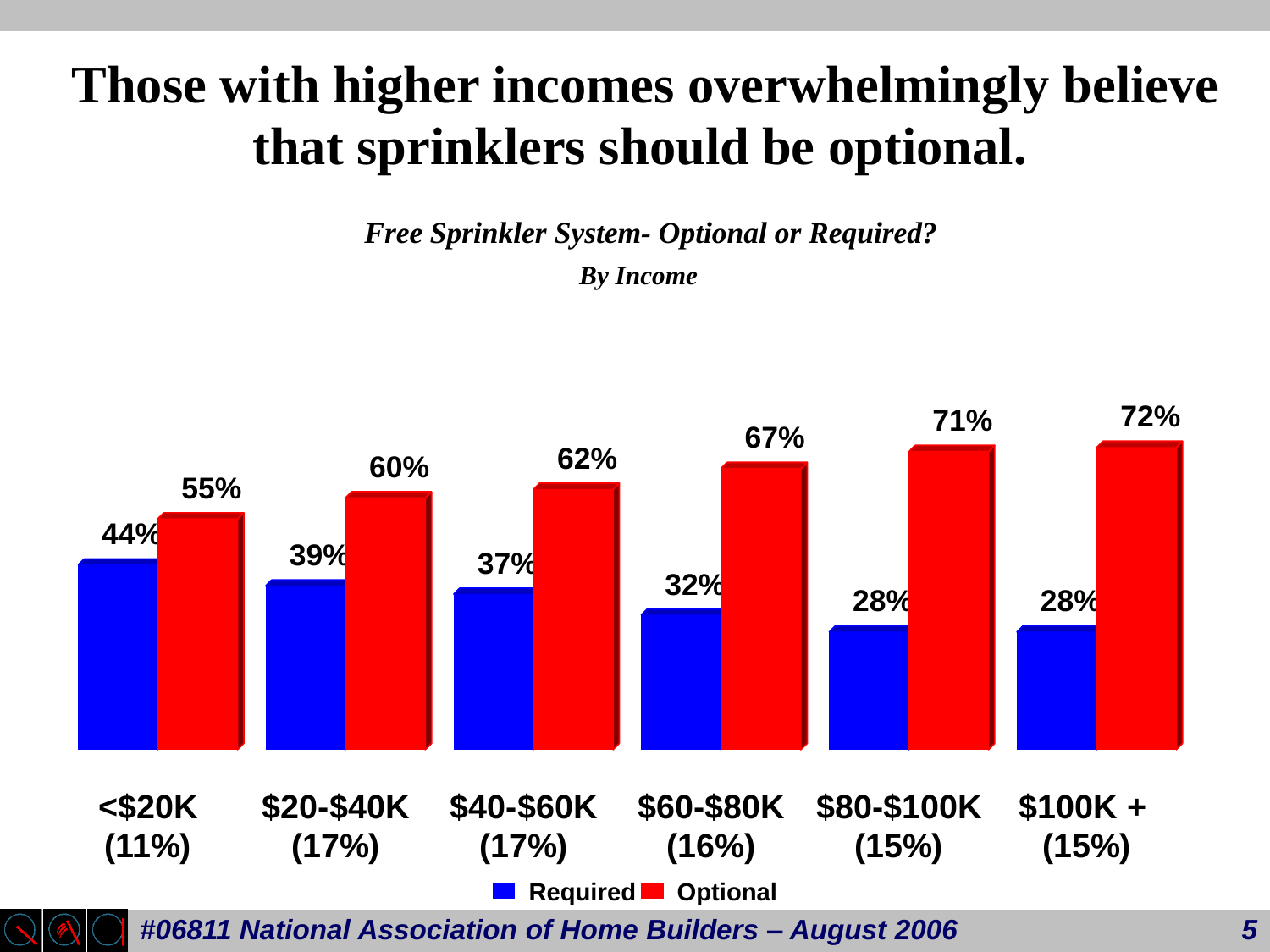#### **As a free incentive to buy a home, more than 60% prefer options other than fire sprinklers.**

*Imagine you are buying a new home and the builder is offering you one of the following options as a free incentive. Which one of the following would you choose?*





*#06811 National Association of Home Builders – August 2006 6*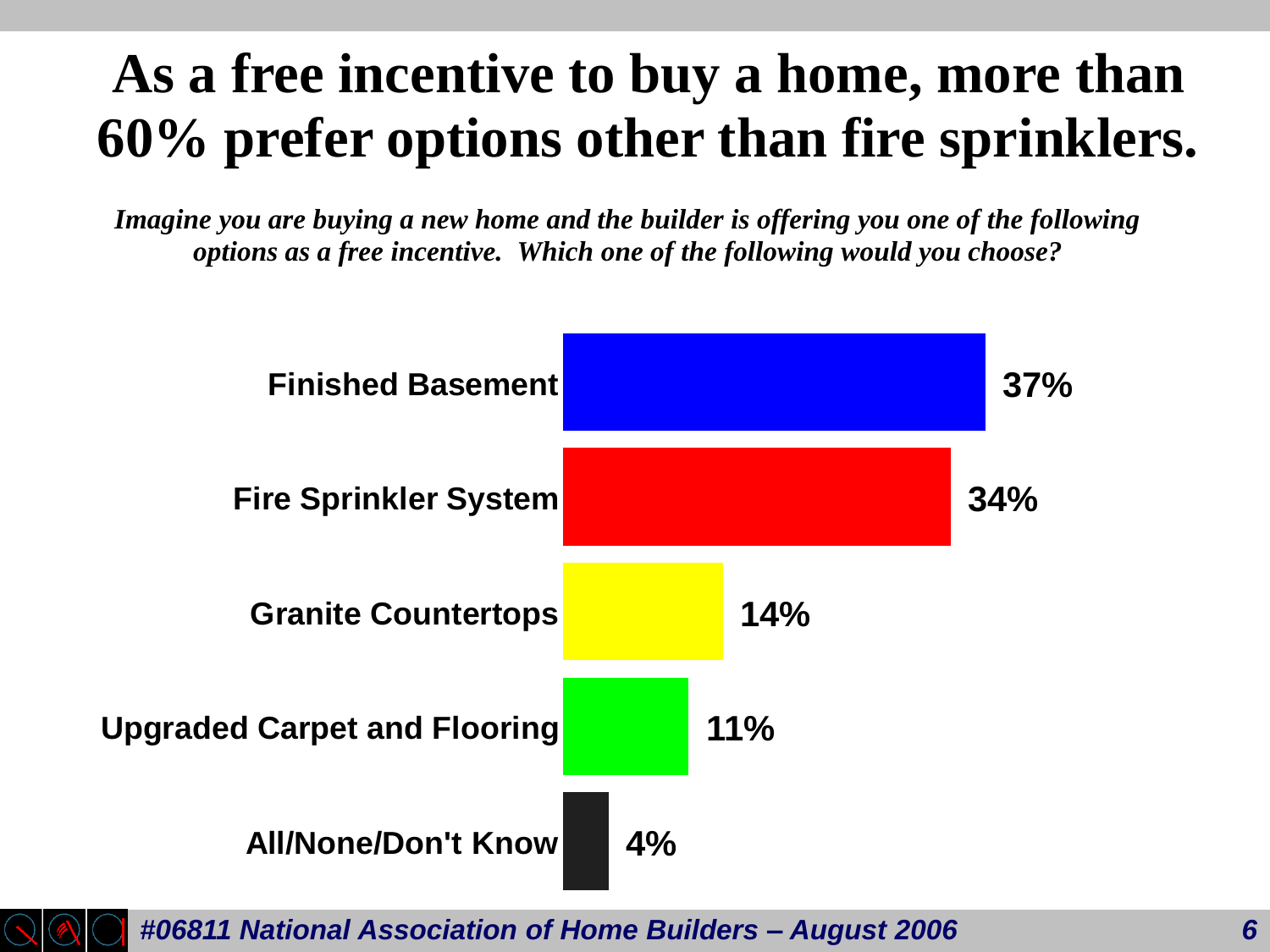#### **There are some notable differences on this question by region of the country.**

*Free Incentive Choice By Region*





*#06811 National Association of Home Builders – August 2006 7*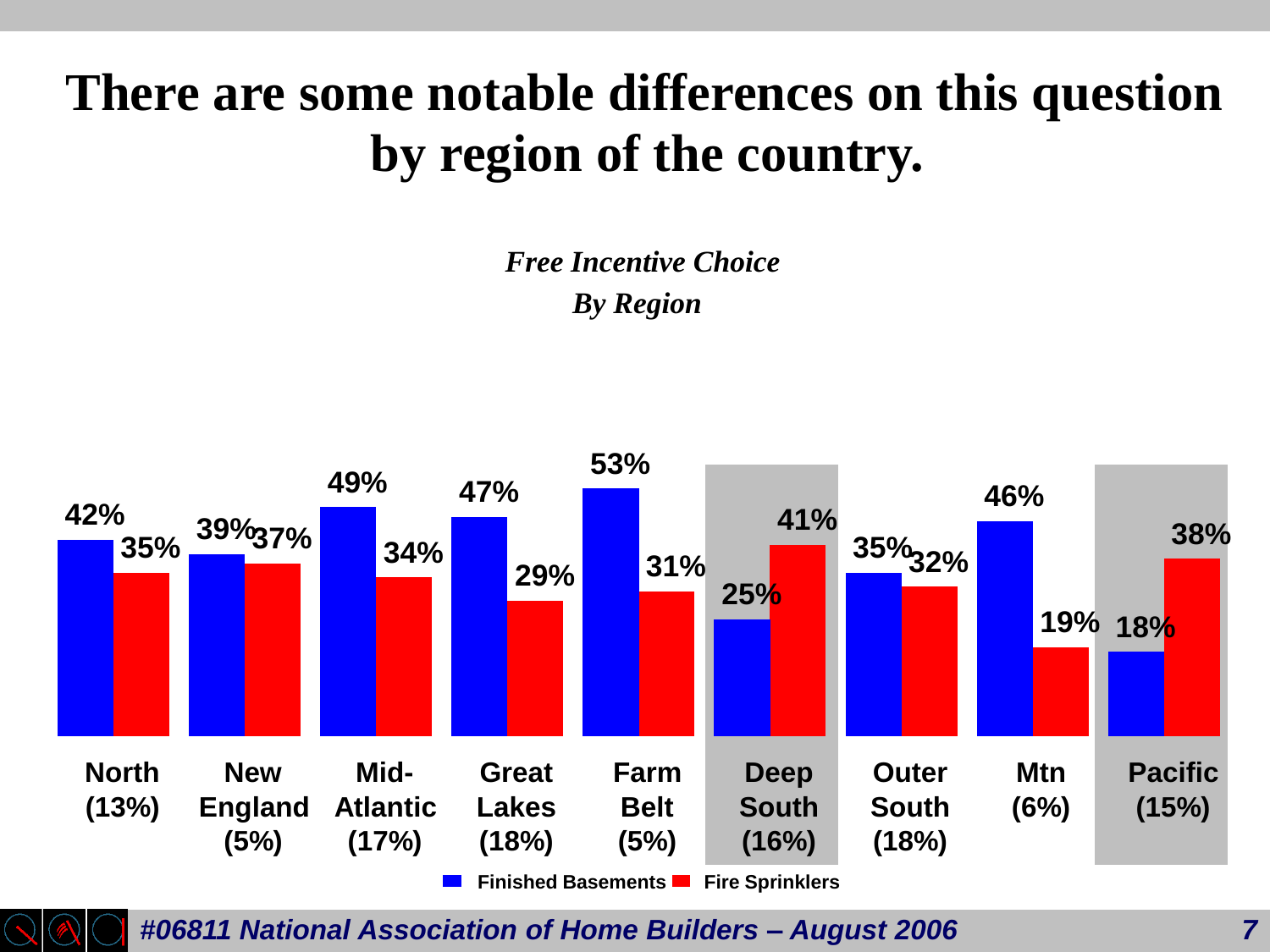#### **Just 15% of voters say they'd be willing to pay as much as \$4,800 for a sprinkler system.**

*If a sprinkler system was offered as an option for your new home, what is the most you would be willing to pay?*



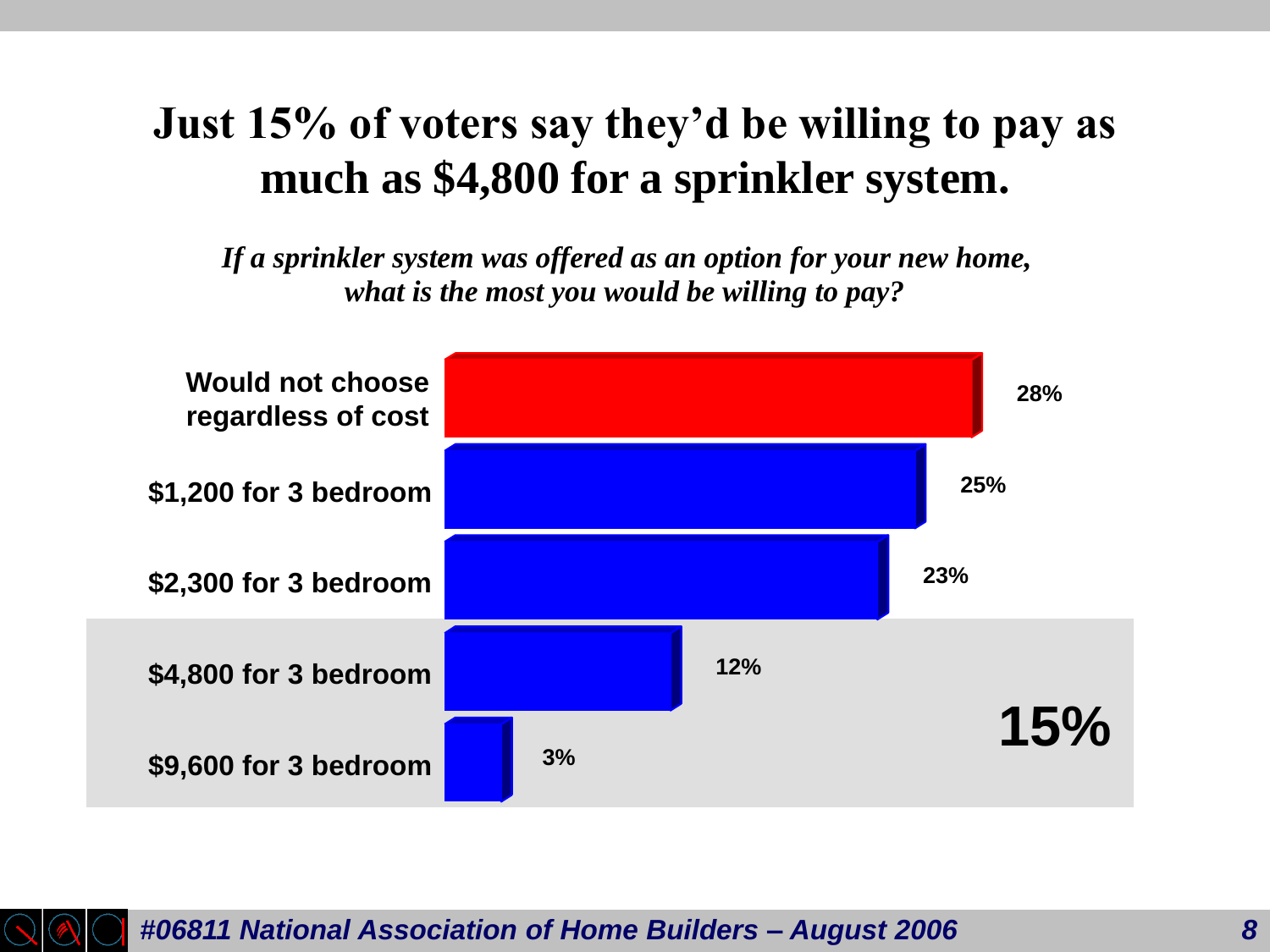

# BOTTOM **LINE**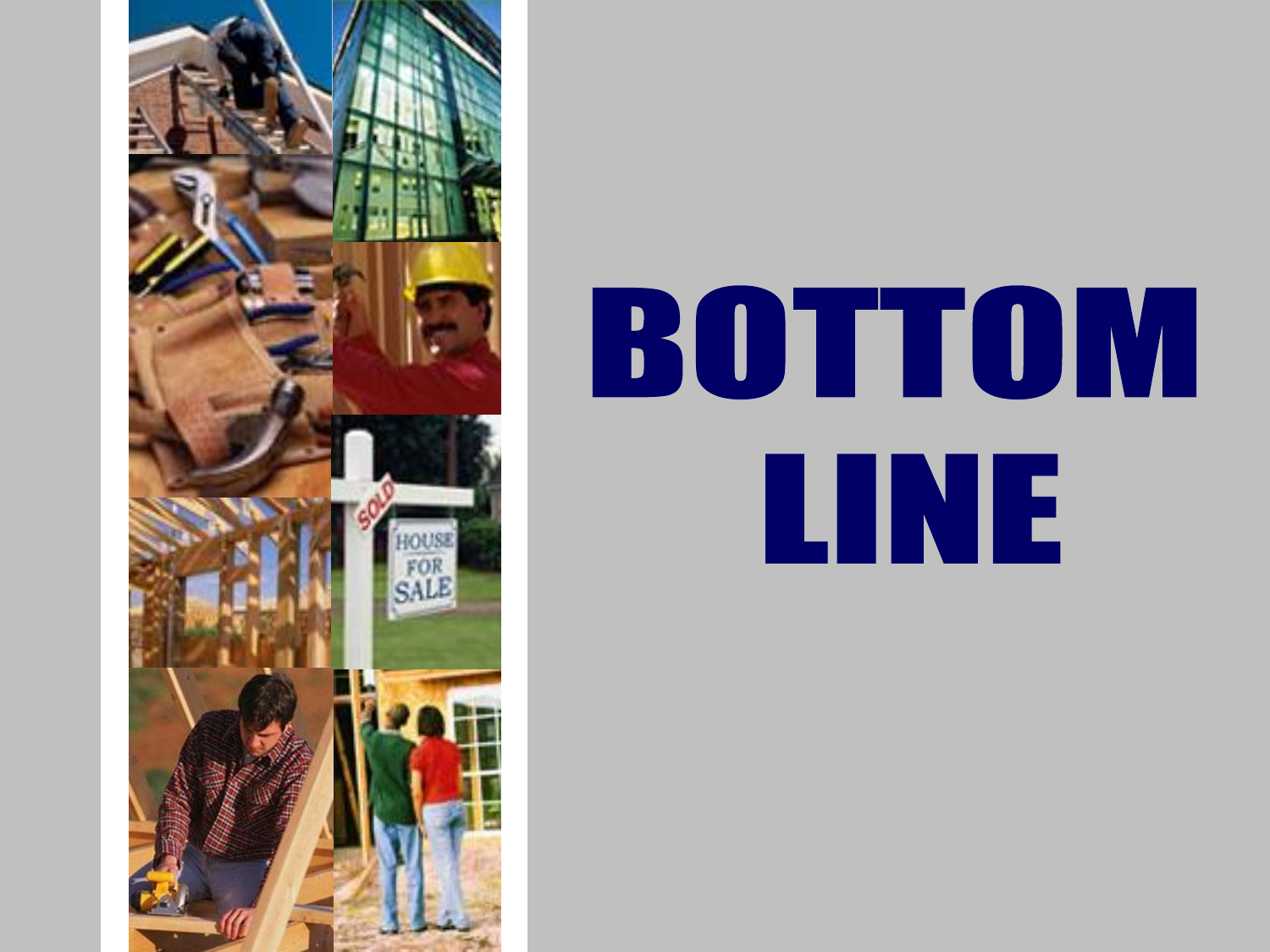# BOTTOM LINE



- **Fire sprinkler systems are widely believed to do an adequate job of protection in a fire.**
- And, they have some appeal as a free option in a **new home.**
- But, there's little support for requiring the systems **on new homes.**
- And, just 15% of voters say they'd be willing to pay **as much as \$4,800 for a sprinkler system.**